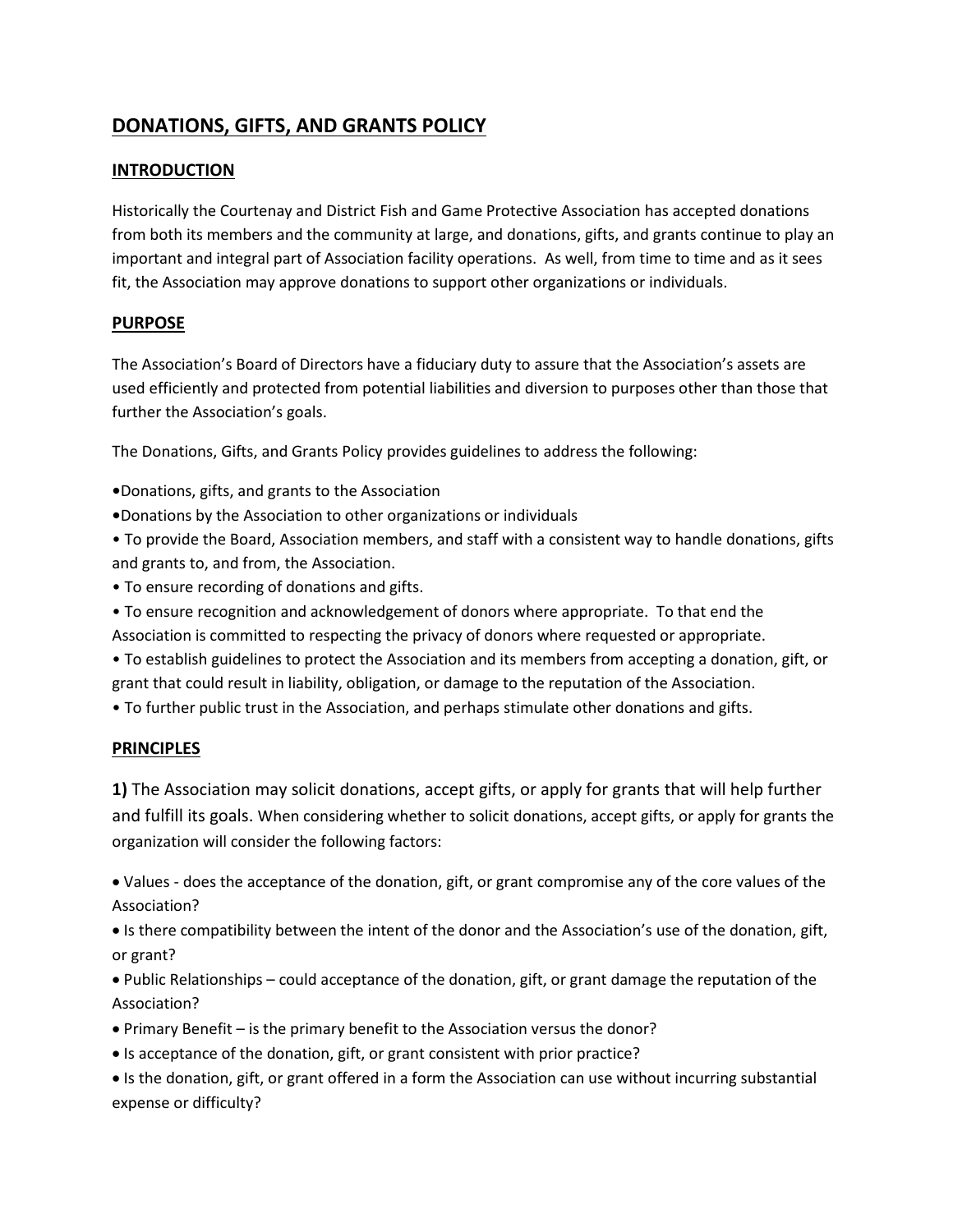• Effect on Future Giving - will the donation, gift, or grant encourage or discourage future donation, gifts, or grants?

• The Association will maintain complete control, consistent with any donor restrictions acceptable to Association, of any and all funds provided by corporations, organizations, and / or individuals.

**2)** The Association may make donations to other organizations or individuals in the form of physical items, bursaries, cash or cash equivalent, or labour.

## **DEFINITION**

This Policy involves the Treasurer, the Finance Committee, the Board of Directors, Facility and Committee Chairs, and the Membership at large. Changes to this policy require recommendation from the Board and approval at a General meeting.

The Association may accept donations, gifts, or search out grants of goods and services, labour, machinery or equipment work, cash or cash equivalents, stocks or other negotiable instruments, land, or bequests providing the correct procedures contained in both this Policy and the Association's Finance Policy are followed.

This Policy is directed specifically towards donations, gifts, grants of goods and services, labour, machinery or equipment work, cash or cash equivalents, stocks or other negotiable instruments, land, or bequests to the Association from non -members, Government or non-Government organizations, corporations, contractors, businesses, etc. However this policy does not exclude the recording and reporting of donations or gifts to the Association from members.

#### **RESPONSIBILITY**

•This Policy requires that donations are recorded. All donations so recorded must be reported to the Board of Directors by a Director appointed to this task.

• Committee / Facility Chairs (or any Association members) are responsible to file a completed 'Donation' form (attached to this policy)

• For Association Fund Raising events (ie: Outdoor Show, Filberg Fund Raiser, etc.) the Chair of such event will compile and file with the office a 'master list' of donations / donors upon completion of the event.

#### **PROCEDURES**

- **1)** On behalf of the Association donations or gifts may be accepted by any member of the Association.
- **2)** Should the Association member accepting the donation or gift have any concerns that acceptance of the donation or gift may violate the Principles of this Policy (or potentially have a negative impact on the Association) acceptance of the donation shall be withheld pending review and approval of the Executive of the Association.